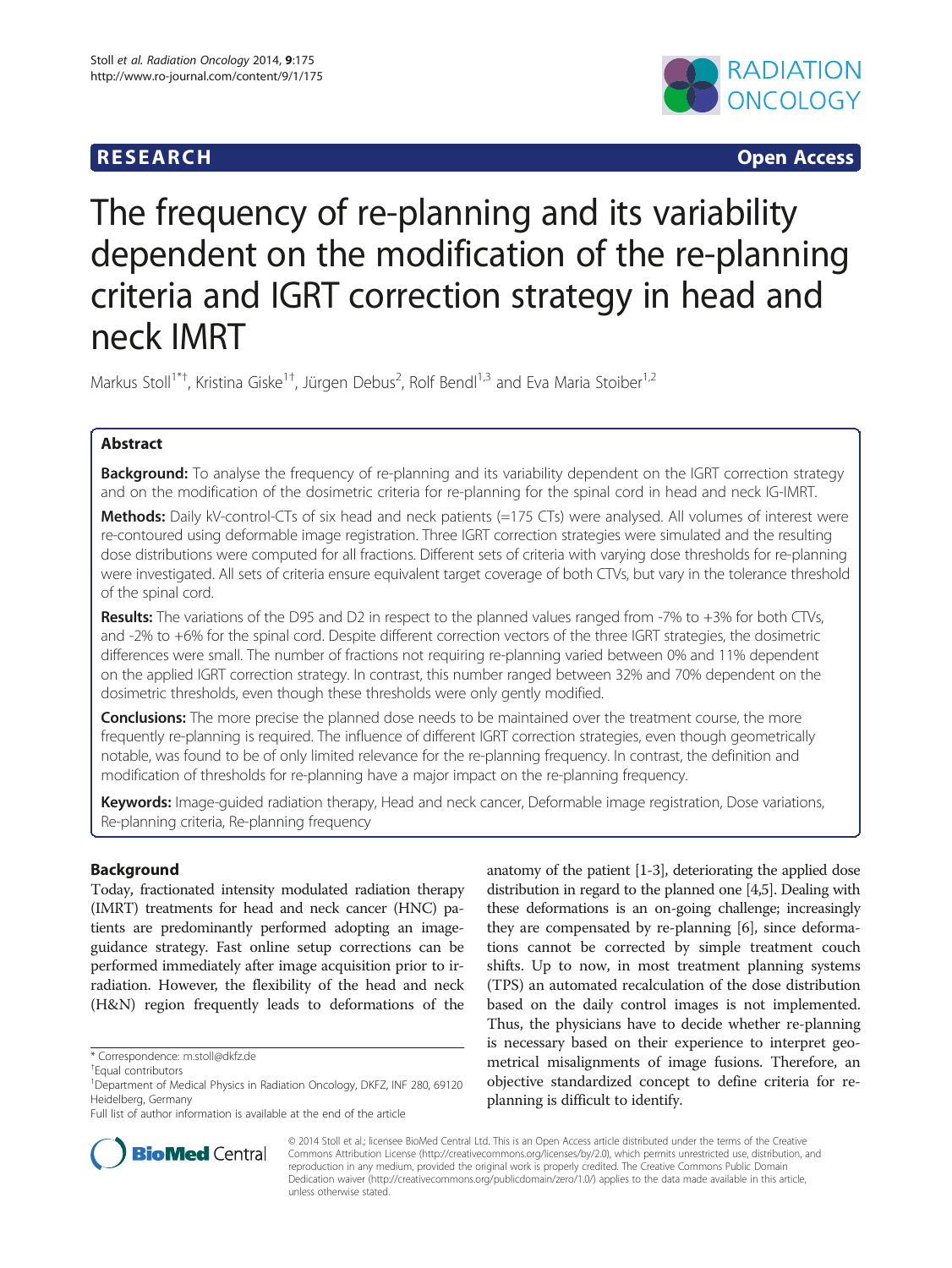Currently used re-planning approaches and the accompanied efforts can differ considerably. These approaches include purely image-based methods that compare the alignment of anatomical structures between control-CT and planning-CT, or are based on time dependent protocols, e.g. re-planning on a weekly or midway basis [\[7](#page-6-0)], or a combination of both criteria. Also approaches enabling a daily re-planning scheme were proposed [\[6](#page-6-0)]. The cost and time aspects of these approaches differ, and it is still unclear how much effort is appropriate in clinical routine. First studies indicate an improvement in quality of life for the use of re-planning in HNC patients on a weekly basis [[8\]](#page-6-0).

Daily image guidance has the potential to assess the individual deformations of the patient's anatomy necessary for a daily re-planning scheme. In principle, this enables selecting those fractions and patients with large deformations that mostly benefit from re-planning [\[9](#page-6-0)]. However, currently proposed methods for selection of re-planning criteria are based on geometrical measures only [\[9](#page-6-0)-[11\]](#page-6-0) although the impact of geometrical misalignments on the dose distribution is expected to be of greater importance.

The impact of the image-guided radiation therapy (IGRT) correction strategy preceding the decision whether replanning is required is unclear. The choice of the method to derive the couch correction influences the resulting dose distribution [\[12](#page-6-0)] and the extent of its deterioration in regard to the planning phase. Applying a more optimized IGRT correction can be expected to reposition a patient more frequently within a tolerated uncertainty compared to less sophisticated IGRT methods, decreasing the overall time effort required by frequent replanning. However, the extent of the dosimetric variations caused by different geometrical corrections is still rarely investigated [[12,13\]](#page-6-0).

In this study we investigate the impact of different replanning criteria and three IGRT correction strategies on the frequency of the necessity to re-plan. The chosen sets of criteria ensure equally precise target coverage but use different criteria for the spinal cord (SC).

# Methods

# Patients, target volumes, dose prescriptions

The CT data sets of six consecutively treated HNC patients were analysed. Written informed consent to include their anonymized data in retrospective studies was obtained from all patients. All patients were treated with a linear accelerator (Artiste, Siemens OCS, Erlangen, Germany) combined with an in-room, single slice spiral CT-scanner. All patients received daily kilo-voltage (kV) control-CTs. A total of 185 (28-32 per patient) CT-scans were evaluated. All patients were immobilized with a head mask and a vacuum pillow [[3\]](#page-6-0). Four patients were treated postoperatively for oropharyngeal cancer; the remaining two patients received definitive radiation therapy for locally advanced hypopharyngeal cancer.

Two CTVs were delineated: The therapeutic CTV (tCTV) included the pre-surgical gross tumor volume, respectively the larynx and adjacent pre-vertebral fascia in the larynx cancer patients. The prophylactic CTV (pCTV) included the supraclavicular and cervical lymph nodes in all patients. The tCTV was extended by a CTV-to-PTV margin of 3 mm to define the tPTV. The larger pCTV was expected to be more prone to deformations than the tCTV. Thus, the pCTV was extended by a 5 mm CTV-to-PTV margin to define the pPTV.

In the IMRT planning process the maximum dose value to the spinal cord was limited to 45 Gy. A simultaneous integrated boost concept was used. The dose prescription to the tPTV was 70.4 Gy in 32 fractions (2.2 Gy/fraction) and 57.6 Gy to the pPTV. The dose calculation was performed with a superposition method [[14\]](#page-6-0).

# Simulation of the treatment course a) Re-contouring of the VOIs

An automatic deformable image registration (DIR) algorithm based on a template matching technique was used to re-contour initially defined volumes of interest (VOIs) on each daily control-CT. The DIR method has been developed in-house and has demonstrated suitable accuracy for re-contouring in H&N anatomy [[15\]](#page-7-0). All automatically propagated contours were reviewed and in case of obvious misregistrations ( $n = 10$  out of 185 fractions) excluded from this analysis.

# b) IGRT correction strategies

After the deformable re-contouring of the VOIs, the patient model still can show systematic positioning error. Therefore a treatment couch shift needs to be calculated from image scans to correct for this positioning error. Three IGRT correction strategies were simulated. All three strategies were modified to optimize translational degrees of freedom only, omitting the rotational components during the optimization process. This allowed the simulation of a target point correction (TPC), equivalent to a treatment couch shift.

The first strategy to derive a TPC uses rigid image registration (RIR), with a large registration box focused to the pCTV (RIR\_box\_large). The registration box limits the image region which is used in the registration process to focus the alignment to chosen structures in the patient's anatomy. The RIR method is based on mutual information as similarity measure, and is used in the TPS clinically in our institution [\[16\]](#page-7-0). The second strategy uses the same rigid registration method with a small registration box enclosing the tCTV (RIR\_box\_small). The third method derives a correction from a displacement vector field (DVF)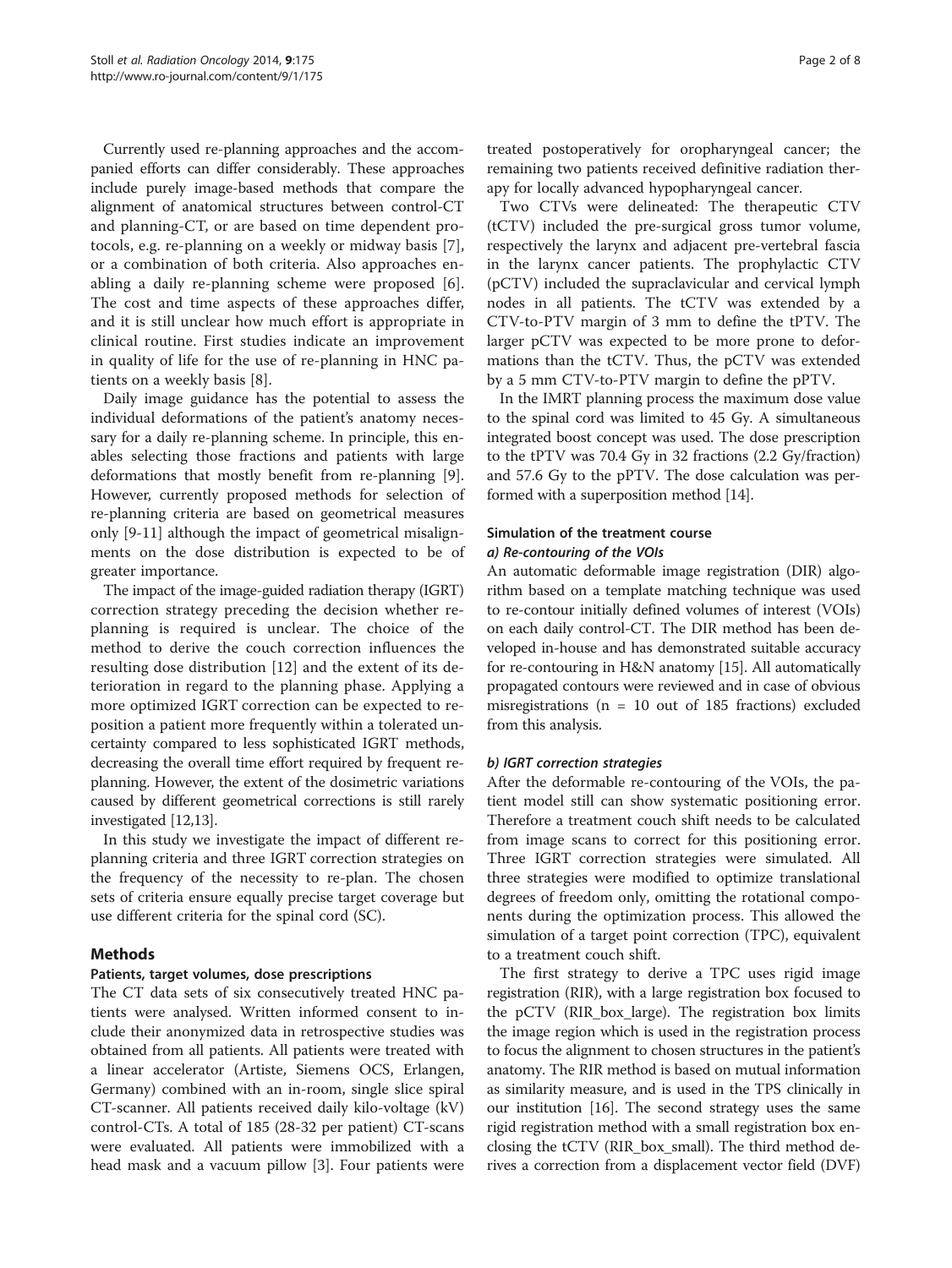<span id="page-2-0"></span>calculated by a DIR method (DIR\_fit) [\[11\]](#page-6-0). In short, this method fits a rigid-body transformation to all vectors of the DVF within selected VOIs. Its objective function benchmarks the quality of the alignment (in terms of volume fractions) of the re-contoured VOIs to their shape and position in the planning-CT. All three strategies result in different translation vectors that are used to correct the target point of the initial plan file prior to dose recalculation. The impact of a varying registration box on the alignment quality was investigated previously [\[9,12\]](#page-6-0).

### c) Dose re-calculation on control-CTs

The dose re-calculation was performed on each control-CT after the adaptation of the target point according to the correction vector resulting from the three correction strategies. The same dose calculation method as in the planning process was used. The dose distributions were recalculated with constant monitor units determined in the planning phase. The dose volume histograms (DVHs) for the VOIs in each fraction were evaluated using the recontoured VOIs and the re-calculated dose distributions. Care was taken that the DVH of the spinal cord was calculated considering the same cc-extent of the re-contoured VOI in all control-CTs.

#### d) Re-planning criteria with different dose thresholds

To evaluate the frequency of the necessity to re-plan four sets of re-planning criteria were investigated. These criteria define whether the dose distribution of the control-CT after TPC is acceptable or if re-planning is necessary. One set of criteria holds the dose value criteria (consisting of accepted dose intervals) for the both target volumes and the spinal cord volume. All sets contain three criteria: first two criteria monitor tCTV and pCTV coverage, allowing for a deviation of the  $D_{95}$ within an interval of -1% to +5% in respect to the planned value. The third criterion differs in the definition for the  $D_2$  of the SC, with  $D_x$  being the dose value at x% of the volume in the DVH of the corresponding organ. In the first set of criteria a fixed threshold is assigned for the SC in all patients. It is defined at 45 Gy regardless of its value in the planning phase. This means if the  $D_2$  exceeds 45 Gy, while the tCTV and pCTV coverage is within the defined interval, re-planning is required. If the  $D_2$  value is <45 Gy, independent of the individually planned  $D_2$ , the TPC is accepted. In the second set of criteria the threshold is defined as the individual  $D_2$ value of the planning phase plus 2%, corresponding to about +1 Gy deviation. Again all  $D_2$  values below this threshold are accepted. In the third set of criteria an upper and a lower threshold around the planning  $D_2$  value is introduced. The accepted interval is set to  $\pm 2\%$  in respect to the planned value, which roughly corresponds to  $\pm 1$  Gy. The fourth set of criteria reduces the interval around the planned value to  $\pm 1\%$  (about  $\pm 0.5$  Gy), for a stricter dose maintenance.

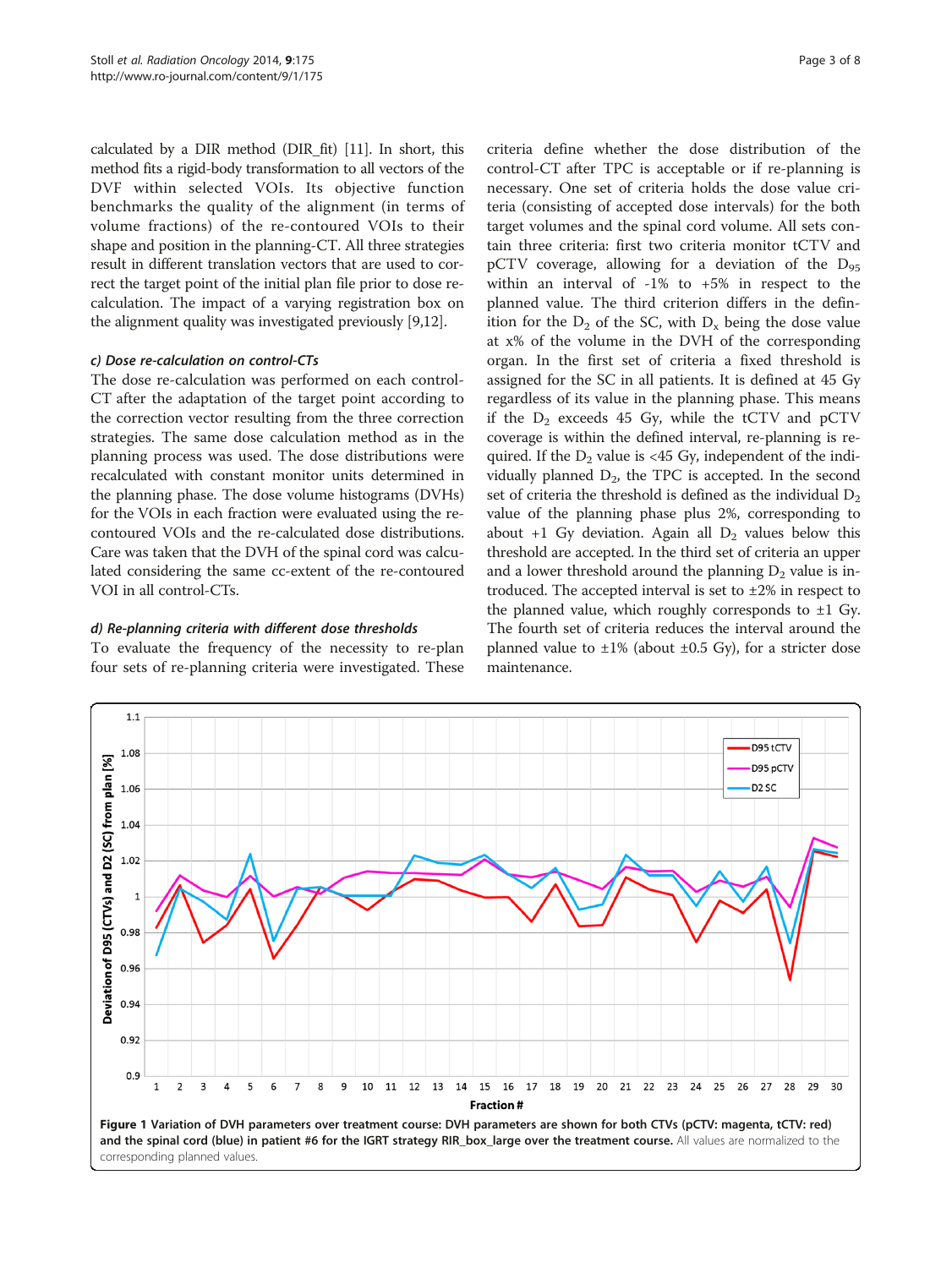| Patient #      | D95 [Gy] tPTV | D95 [Gy] tCTV |               |      | D95 [Gy] tCTV | D95 [Gy] pCTV |                |      |
|----------------|---------------|---------------|---------------|------|---------------|---------------|----------------|------|
|                | Planned       | Min           | Mean $\pm$ SD | Max  | Planned       | Min           | Mean $\pm$ SD  | Max  |
|                | 68.4          | 68.4          | $69.2 + 0.4$  | 69.8 | 55.2          | 55.3          | $56.2 \pm 0.3$ | 56.7 |
| $\mathcal{L}$  | 68.4          | 65.8          | $68.4 + 0.7$  | 69.1 | 53.6          | 51.9          | $52.9 + 0.5$   | 53.6 |
| 3              | 68.3          | 67.5          | $68.5 + 0.5$  | 69.3 | 53.6          | 53.5          | $53.9 \pm 0.2$ | 54.3 |
| $\overline{4}$ | 68.4          | 67.0          | $68.9 + 0.7$  | 70.3 | 54.4          | 53.5          | $54.6 \pm 0.4$ | 55.5 |
| 5              | 66.6          | 61.7          | $66.8 + 1.4$  | 68.1 | 54.7          | 54.6          | $55.0 \pm 0.2$ | 55.4 |
| 6              | 67.8          | 64.6          | $67.3 + 1.0$  | 68.5 | 54.3          | 53.9          | $54.8 \pm 0.4$ | 55.4 |

<span id="page-3-0"></span>Table 1 Distributions of DVH parameters (target volumes): Overview of the DVH parameters over the treatment course for all patients (in case no re-planning is performed)

Abbreviations: SC spinal cord, tCTV therapeutic CTV, pCTV prophylactic CTV, SD standard deviation. The values result from the RIR\_box\_large IGRT correction.

#### Results

Several DVH parameters are currently used in clinical routine to describe the quality of the treatment plan. The progress of the DVH parameters for both CTVs  $(D_{95})$  and the spinal cord  $(D_2)$  for an exemplary patient (#6) and an exemplary IGRT strategy (RIR\_box\_large) is shown in Figure [1.](#page-2-0) The variation of the parameters in respect to the planned ones ranges between -5% and +3%. The variations for all patients and this correction strategy are summarized alongside the planned values in Tables 1 and 2.

The influence of the IGRT strategy on the TPC vector is indicated by the distribution of the distances between the resulting vectors in each fraction of the different strategies. The range and the quartiles of the difference of the three IGRT strategies in between each other are summarized in Table [3](#page-4-0). All three strategies use target point shifts only. The difference between these shifts varies considerably, with a difference in length of >2 mm in 50% of cases between each of two strategies. The correction vectors show a significant difference between the three strategies indicated by the p-values in a Friedman test of 0.003, 0.007, and <0.001 for x, y, and z component respectively.

The dosimetric impact of the different TPC vectors on the DVH parameters of the considered VOIs was small. All three strategies resulted in comparable distributions of  $D_x$  values summarized in Table [4.](#page-4-0) Statistical analysis could not show a significant difference of the dose indicators for the spinal cord ( $p = 0.29$ ). For the dose indicators for target volumes significant difference was found in at least one of the correction strategies ( $p \le 0.01$ ), however, the amount of the deviations  $\left\langle \langle 1\% \rangle \right\rangle$  is assumed not to be of major clinical importance. A set of criteria based on DVH parameters for VOIs allows defining to what extent dose deviations compared to the planned values are acceptable. Choosing such a set of criteria the frequency of the necessity to re-plan can be determined.

The frequency for adaptive re-planning depended to a greater extend on the re-planning criteria (e.g. 70% vs. 32% see Figure [2](#page-5-0) (RIR\_box\_large)) than on the derivation of the daily IGRT correction vector (e.g. 53% vs. 64% (RIR\_box\_small vs. DIR\_fit)). The least demanding set of criteria ( $D_2$  < 45 Gy) resulted in 30-34% of all fractions requiring a re-planning (mainly due to target coverage requirement not to spinal cord sparing). This means that at least two thirds of all fractions can sufficiently be corrected by either of the IGRT strategies. Maintenance of the  $D_2$  value below the individually planned one plus an upper tolerance of 2% decreases the number of fractions passing this second set of criteria without re-planning, and increases the frequency of re-planning to around 34-44%. For both criteria sets it has to be kept in mind, that even though the thresholds in principle allow a decrease of the  $D_2$  value down to 0 Gy, this is not probable to happen. In fact, the  $D_2$  values do not fall below -3% ( $\sim$ -1.5 Gy), meaning that a interval of -3% < D<sub>2</sub> < +2% results in the same re-planning frequency as the second set of criteria using an interval of -100%  $$D_2 < +2\%$ .$ This is shown in Figure [3,](#page-5-0) where the probability for a fraction to pass the set of criteria dependent on the size of the interval converges to a stable level (indicated by the underlying yellow layer). Further increase of the tolerance interval for the spinal cord beyond the marked yellow layer (e.g. <54 Gy) does not result in all fractions passing, since the criteria for the target volumes is

|  | Table 2 Distributions of DVH parameters (spinal cord)* |  |  |  |  |  |
|--|--------------------------------------------------------|--|--|--|--|--|
|--|--------------------------------------------------------|--|--|--|--|--|

| Patient #      |         | D2 [Gy] Spinal cord |               |      |  |  |  |  |
|----------------|---------|---------------------|---------------|------|--|--|--|--|
|                | Planned | Min                 | Mean $\pm$ SD | Max  |  |  |  |  |
|                | 44.6    | 44.1                | $44.8 + 0.4$  | 45.6 |  |  |  |  |
| $\mathcal{L}$  | 41.0    | 41.0                | $41.6 + 0.3$  | 42.5 |  |  |  |  |
| $\mathcal{R}$  | 38.7    | 37.8                | $38.7 + 0.6$  | 40.6 |  |  |  |  |
| $\overline{4}$ | 40.6    | 40.3                | $41.4 + 0.6$  | 42.7 |  |  |  |  |
| 5              | 42.9    | 41.9                | $42.4 + 0.3$  | 42.9 |  |  |  |  |
| 6              | 44.1    | 42.6                | $44.3 + 0.7$  | 45.1 |  |  |  |  |

\*Same descriptions as in Table 1.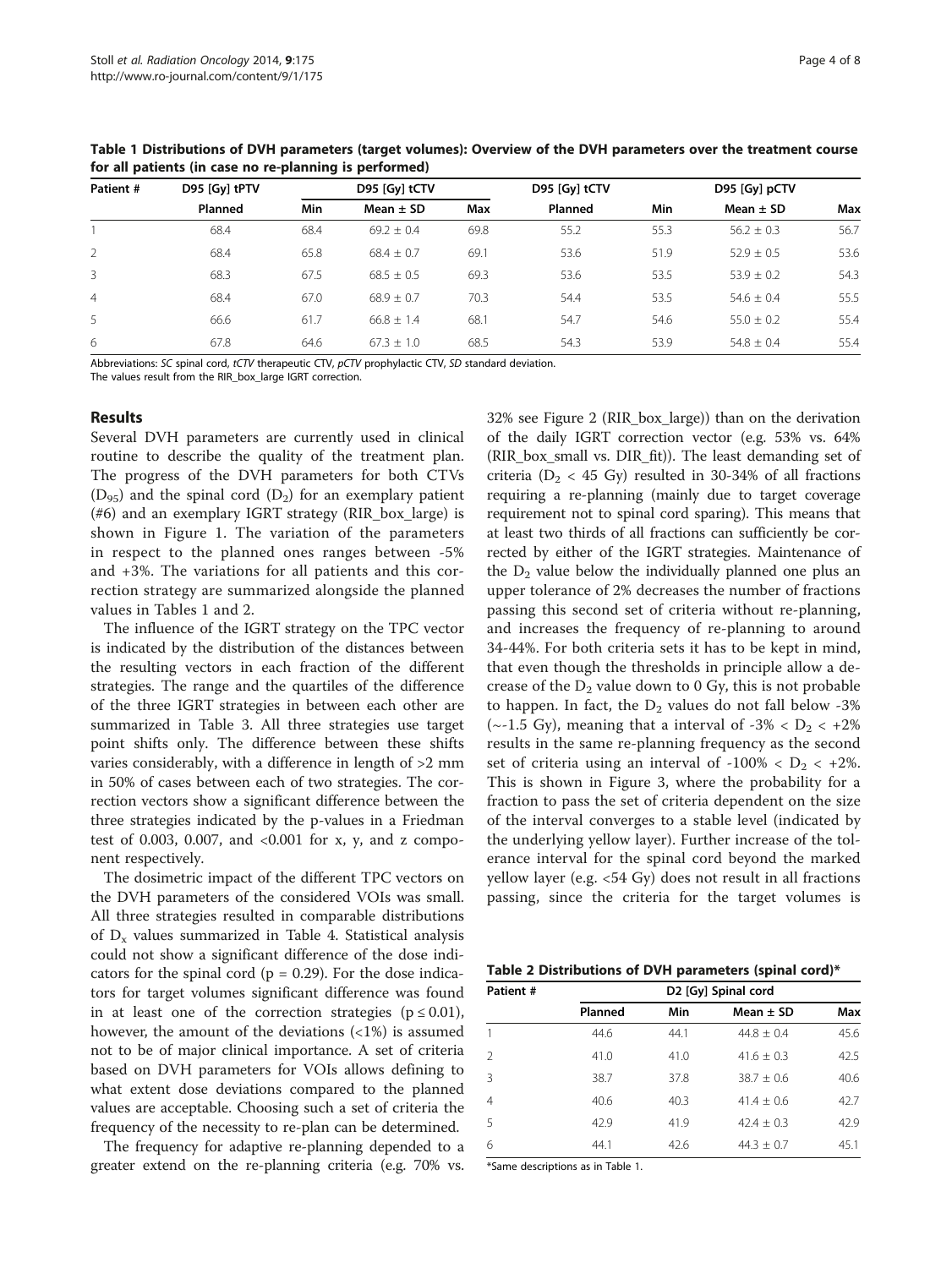|                                      | Min | 25% Ouartile | Median | 75% Ouartile | Max |
|--------------------------------------|-----|--------------|--------|--------------|-----|
| RIR_box_small vs. RIR_box_large [mm] | 0.0 | $\cdot$      |        | 3.0          | 7.0 |
| RIR_box_large vs. DIR_fit [mm]       | 0.0 |              |        | 3.0          | 5.9 |
| DIR_fit vs. RIR_box_small [mm]       | 0.0 |              | 2.5    | -3.7         | 7.9 |

<span id="page-4-0"></span>Table 3 Differences of correction vectors: Distributions of the distances between the target points if different IGRT correction strategies are applied (each fraction of all patients contributes equally)

unchanged. These criteria still identify 22-29% of the fractions with unacceptable target coverage after the applied IGRT repositioning strategy. Narrowing the tolerance interval defined by the upper and lower threshold for the  $D_2$ , the re-planning frequency increases up to  $68\%$  for the  $\pm 1\%$ interval.

A more general overview of the frequency of the replanning necessity and its sensitivity to gentle variations of the SC  $D_2$  criterion, which defines an interval of acceptable deviations from the planning  $D_2$  value, are plotted in Figure [3.](#page-5-0) This figure shows the percentage of fractions that passed depending on the applied upper and lower threshold in respect to the planning  $D_2$  value.

### **Discussion**

In this study, the dosimetric consequences applying three different IGRT correction strategies are investigated in deforming H&N anatomy with regard to the ability to maintain the prescribed dose over a treatment course without re-planning. Additionally, the effect of different thresholds on the frequency to re-plan is evaluated.

It is known that the size and site of the region used for the image registration process influences the target point correction vector and the alignment of different structures [[12\]](#page-6-0). Likewise correction vectors, computed by different methods, result in a different alignment quality of the VOIs after re-positioning [[11\]](#page-6-0) and impact the resulting dose distribution in the patient. To analyze these dosimetric effects is of interest, because different TPS vendors use different implementations of registration algorithms to derive these vectors, which again can show big variations even if same input data are used [[17](#page-7-0)]. The three IGRT strategies evaluated in this study differ in the region of registration or computational method used for image alignment. They are exemplary chosen to represent varying resulting target point corrections. It needs to be kept in mind that the chosen correction strategies do not cover the whole range of possible variations in clinically used correction strategies. However, they are used to demonstrate the impact of the shift variations and do result in geometrically different correction vectors comparable to the variability found in other studies comparing correction vectors of different commercially available treatment planning systems [[17](#page-7-0)]. In the treatment planning process we considered it particularly important to achieve a high PTV coverage of both target volumes. Despite the differences in the repositioning vectors, the observed variations of the DVH parameters ( $D_{95}$ ,  $D_{02}$ ) between the fractions were small, with a standard deviation of less than 1.4 Gy for all analyzed VOIs (Tables [1](#page-3-0) and [2](#page-3-0)). Yet, the deformations of these patients were shown to be comparable to those of other HNC collectives [[3\]](#page-6-0). A previous study has reported dosimetric variations dependent on different repositioning parameters that have been derived by a manual alignment of different substructures in the H&N region [[13](#page-6-0)]. Compared to our results, slightly higher relative variations have been observed, which can be due to focusing on smaller and more distant substructures for alignment and considering also rotational components in the latter study.

While small dosimetric differences resulting from the three IGRT strategies only had a small influence on the necessity to re-plan, the chosen re-planning criteria set had a big impact. The selection of the thresholds reflects clinical considerations: To ensure optimal target volume coverage over the treatment course, the acceptable dose deviation for re-planning was set to be a narrow interval

Table 4 Differences of DVH parameters: Comparison of the distributions of DVH parameter resulting from three different IGRT correction strategies (each fraction of all patients contributes equally)

|                  | RIR_box_large: $\Delta_{\text{to plan}}$ [%] | RIR_box_small: $\Delta$ [%]       | DIR fit: $\Delta$ [%]             | p-value |  |
|------------------|----------------------------------------------|-----------------------------------|-----------------------------------|---------|--|
|                  | $[-max, 25\%, 50\%, 75\% + max]$             | $[-max, 25\%, 50\%, 75\%, + max]$ | $[-max, 25\%, 50\%, 75\%, + max]$ |         |  |
| SC <sub>D2</sub> | $[-3.2, -0.6, 0.5, 1.7, 5.4]$                | $[-4.6, -0.5, 0.7, 1.7, 5.8]$     | $[-4.1, -0.7, 0.3, 1.5, 4.1]$     | 0.29    |  |
| tCTV D95         | $[-7.3, 0.0, 0.5, 1.1, 2.7]$                 | $[-7.1, -0.2, 0.5, 1.1, 2.9]$     | $[-7.3, -0.3, 0.3, 0.9, 2.1]$     | < 0.01  |  |
| pCTV D95         | $[-3.3, 0.0, 0.6, 1.2, 2.7]$                 | $[-3.5, -0.6, 0.3, 1.0, 3.0]$     | $[-3.6, -0.4, 0.6, 1.3, 2.9]$     | 0.01    |  |

Abbreviations: SC = spinal cord; tCTV = therapeutic CTV; pCTV = prophylactic CTV; RIR = rigid image registration; DIR = deformable image registration;  $\Delta$  = deviation from the planned corresponding value.

Distribution scheme: [max negative deviation; lower quartile<sup>(25%)</sup>; median<sup>(50%)</sup>; upper quartile<sup>(75%)</sup>; max positive deviation].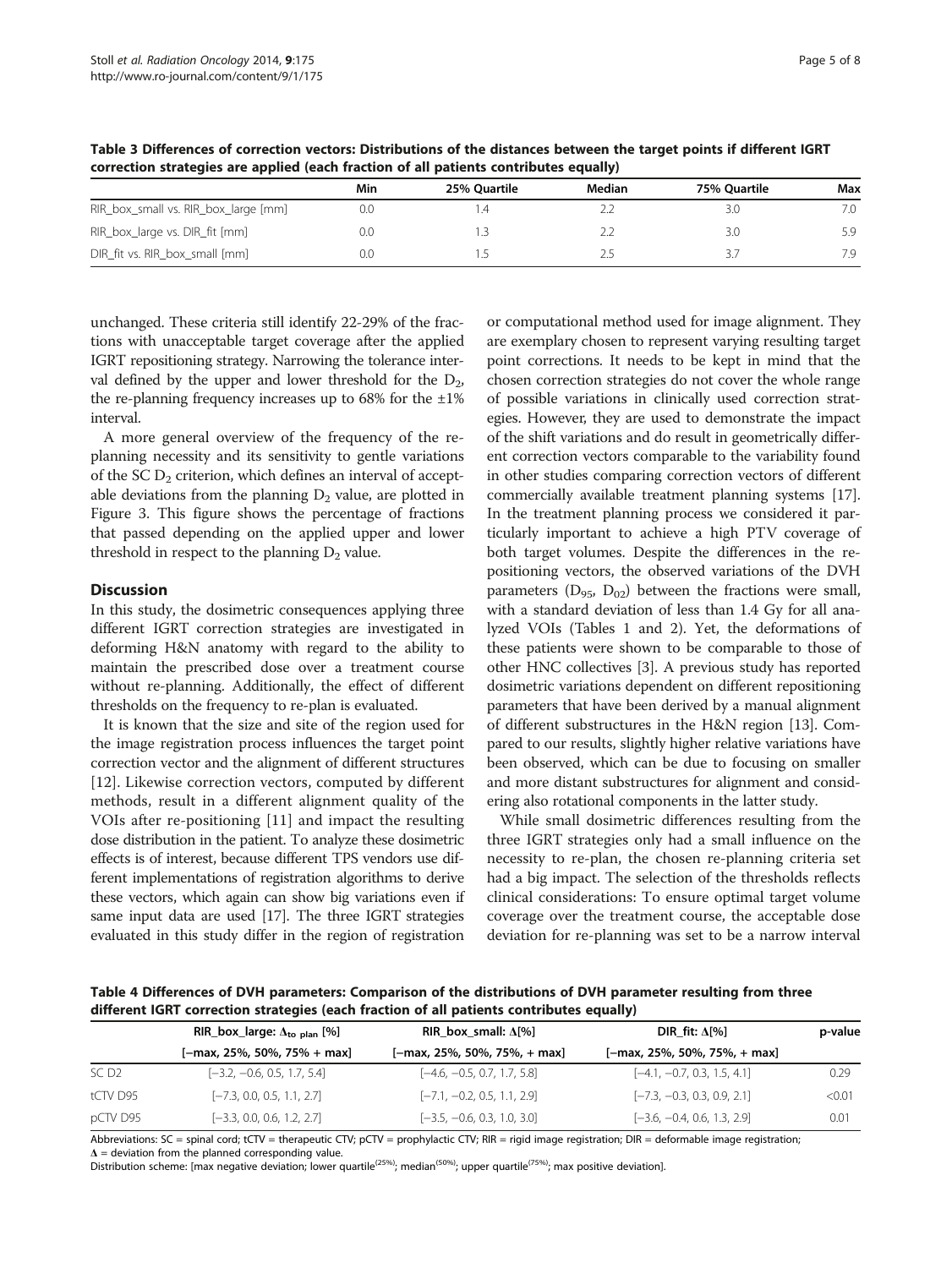<span id="page-5-0"></span>

 $[-1 \text{ to } +5\%]$  around the planned  $D_{95}$  value. This criterion is used for both target volumes in all four re-planning criteria sets. The sets of criteria differ only in the criterion for the  $D_2$  of the spinal cord (Figure 3). The first set of criteria assures that the  $D_2$  of the spinal cord should not exceed 45 Gy independent of the individually planned value for this organ at risk. The second set of criteria, which uses the individual  $D_2$  value as threshold, is of interest in patients requiring re-irradiation. Due to their previous dose exposure it can be important to strictly maintain the planned  $D_2$  value in these

patients with certain accuracy. The third and fourth sets of criteria are even stricter and demand dose maintenance within an interval, not allowing the  $D_2$ value to de- or increase excessively since a significant decrease might be associated with a dose increase in the surrounding tissue.

Applying these sets of criteria in our patient cohort, it was observed that already small modifications of the criteria for  $D_2$  of the spinal cord caused considerable variations in the number of fractions that required replanning (Figure 2).

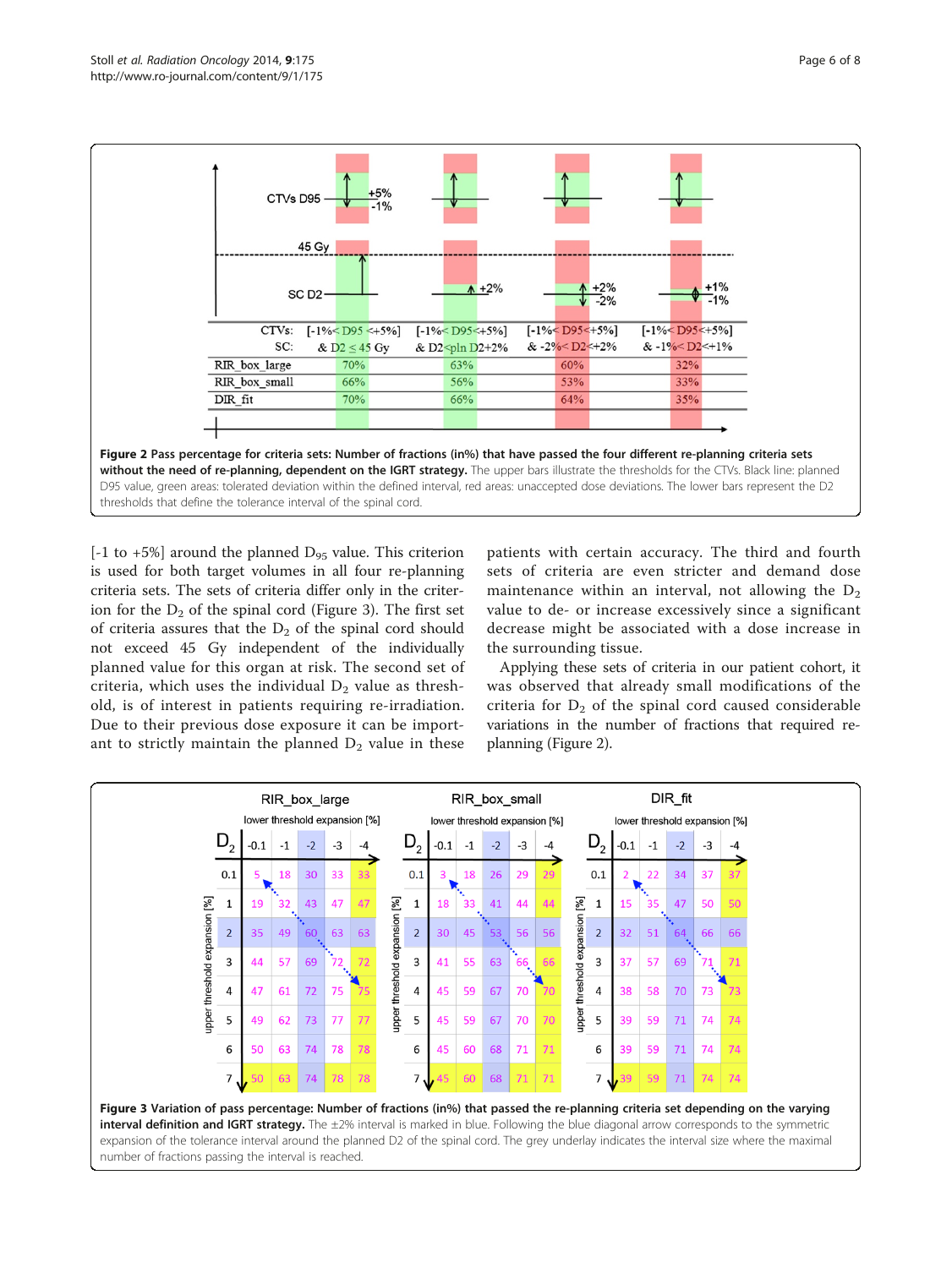<span id="page-6-0"></span>The availability of routine use of volumetric imaging not only allows to perform IGRT correction strategies, but also revealed an increasing demand for adaptive re-planning in fractionated courses [[18](#page-7-0)]. Our results confirm the expectation that the re-planning frequency needs to be increased, the more precise the planned dose value for the spinal cord needs to be maintained. The impact of the IGRT strategies on the dosimetric outcome was found of only limited relevance for clinical practice if a deviation of the  $D_2$  value up to 1 Gy is likely to be tolerated. Similar dependences were found for the  $D_{\text{max}}$  (SC) or  $D_{98}$  (target volumes) values (data not shown). Only if a precise maintenance of the planned dose is essential within a 2% interval  $\langle$ <1 Gy deviation), the influence of the different IGRT strategies, which result in slightly different alignments of the substructures, becomes visible. In this case the DIR\_fit strategy, derived from more image information than the competing strategies, showed to be slightly superior with a pass rate of 64% (Figure [2](#page-5-0)). The RIR\_ box\_small strategy, where the rigid registration is focused to the smaller high-dose-region showed to be inferior with a pass rate of 53%. The difference between the DIR\_fit and RIR\_box\_large strategy is not very pronounced. It might become more important when also rotational components of the correction parameters are taken into account for re-positioning.

# Conclusions

Despite of daily applied patient setup corrections based on image-guidance, a fraction of HNC patients requires a plan adaptation in selected fractions, due to the deformability of this anatomical region. The more precise the planned dose needs to be maintained over the treatment course, the more frequently replanning is required. The influence of different IGRT correction strategies, even though geometrically notable, was found to be of only limited relevance for the re-planning frequency. Only if maintenance of the planned values of less than 1 Gy is essential, careful selection of the IGRT strategy became relevant in our patients. In contrast, the definition and modification of thresholds for re-planning have a major impact on the re-planning frequency. These results implicate that more work on the investigation and standardization of the re-planning criteria needs to be done.

#### Consent

Written informed consent was obtained from all patients for the publication of this report and any accompanying images.

# Competing interests

The authors declare that they have no competing interest.

#### Authors' contributions

MS, KG and AMS developed the concept, ran the calculations and drafted the manuscript. JD and RB discussed the outcome at various stages of the project. All authors read and approved the final manuscript.

#### Acknowledgements

This project was partly supported by the German Research Foundation (DFG) within the SFB/TRR 125 Cognition-guided Surgery. EMS was supported by the postdoc program of the University Hospital of Heidelberg.

#### Author details

<sup>1</sup>Department of Medical Physics in Radiation Oncology, DKFZ, INF 280, 69120 Heidelberg, Germany. <sup>2</sup>Department of Radiation Oncology, University Hospital, Heidelberg, Germany. <sup>3</sup> Faculty of Medical Informatics, Heilbronn University, Heilbronn, Germany.

#### Received: 10 January 2014 Accepted: 31 July 2014 Published: 11 August 2014

#### References

- 1. Zhang L, Garden AS, Lo J, Ang KK, Morrison WH, Rosenthal DI, Chambers MS, Zhu XR, Mohan R, Dong L: Multiple regions-of-interest analysis of setup uncertainties for head-and-neck cancer radiotherapy. Int J Radiat Oncol Biol Phys 2006, 64(5):1559–1569.
- Polat B, Wilbert J, Baier K, Flentje M, Guckenberger M: Nonrigid patient setup errors in the head-and-neck region. Strahlenther Onkol 2007, 183(9):506–511.
- 3. Giske K, Stoiber EM, Schwarz M, Stoll A, Muenter MW, Timke C, Roeder F, Debus J, Huber PE, Thieke C, Bendl R: Local setup errors in image-guided radiotherapy for head and neck cancer patients immobilized with a custom-made device. Int J Radiat Oncol Biol Phys 2011, 80(2):582–589.
- 4. Craig T, Battista J, Van Dyk J: Limitations of a convolution method for modeling geometric uncertainties in radiation therapy I. The effect of shift invariance. Med Phys 2003, 30(8):2001–2011.
- 5. Elstrom UV, Wysocka BA, Muren LP, Petersen JB, Grau C: Daily kV cone-beam CT and deformable image registration as a method for studying dosimetric consequences of anatomic changes in adaptive IMRT of head and neck cancer. Acta Oncol 2010, 49(7):1101–1108.
- 6. Ahunbay EE, Peng C, Godley A, Schultz C, Li XA: An on-line replanning method for head and neck adaptive radiotherapy. Med Phys 2009, 36(10):4776–4790.
- 7. Chen AM, Daly ME, Cui J, Mathai M, Benedict S, Purdy JA: Clinical outcomes among head and neck cancer patients treated with intensity-modulated radiotherapy with and without adaptive re-planning. Head Neck 2013. in press.
- 8. Yang H, Hu W, Wang W, Chen P, Ding W, Luo W: Preplanning during intensity modulated radiation therapy improved quality of life in patients with nasopharyngeal carcinoma. Int J Radiat Oncol Biol Phys 2013, 85(1):e47–e54.
- 9. Van Kranen S, van Beek S, Mencarelli A, Rasch C, van Herk M, Sonke JJ: Correction strategies to manage deformations in head-and-neck radiotherapy. Radiother Oncol 2010, 94(2):199–205.
- 10. Paganelli C, Peroni M, Riboldi M, Sharp GC, Ciardo D, Alterio D, Orecchia R, Baroni G: Scale invariant feature transform in adaptive radiation therapy: A tool for deformable image registration assessment and re-planning indication. Phys Med Biol 2013, 58(2):287–299.
- 11. Stoiber EM, Schwarz M, Debus J, Bendl R, Giske K: An optimised IGRT correction vector determined from a displacement vector field: A proof of principle of a decision-making aid for re-planning. Acta Oncol 2014, 53(1):33–39.
- 12. Stoiber FM, Schwarz M, Huber PF, Debus J, Bendl R, Giske K: Comparison of two IGRT correction strategies in postoperative head-and-neck IMRT patients. Acta Oncol 2013, 52(1):183–186.
- 13. Graff P, Kirby N, Weinberg V, Chen J, Yom SS, Lambert L, Pouliot J: The residual setup errors of different IGRT alignment procedures for head and neck IMRT and the resulting dosimetric impact. Int J Radiat Oncol Biol Phys 2013, 86(1):170-176.
- 14. Scholz C, Schultze C, Oelfke U, Bortfeld T: Development and clinical application of a fast superposition algorithm in radiation therapy. Radiother Oncol 2003, 69(1):79–90.